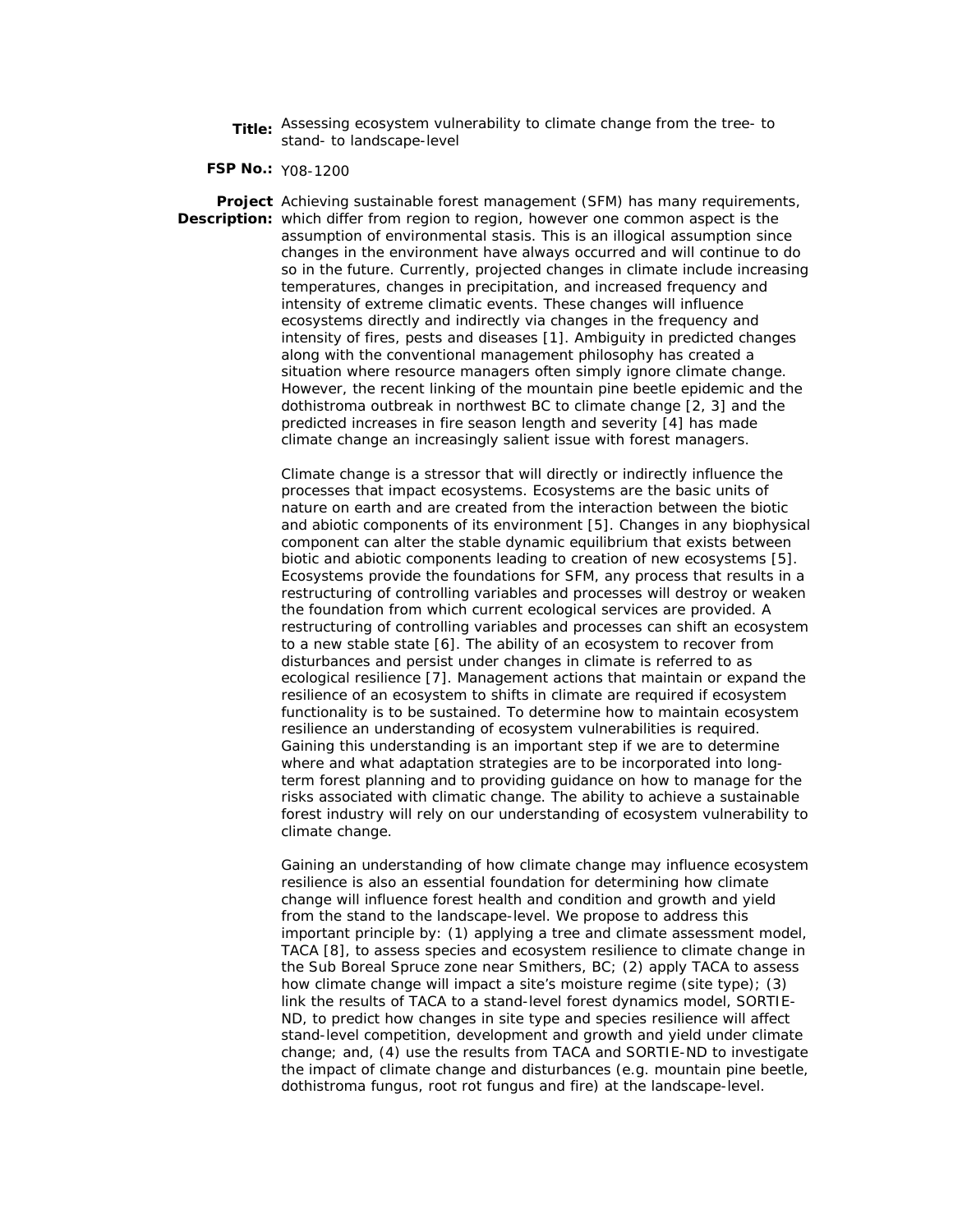References:

[1]: Gitay, H., et al. 2002. Climate Change and Biodiversity. Intergovernmental Panel on Climate Change Technical Paper V.

[2]: Carroll, A.L., et al. 2004. Effects of climate change on range expansion by the mountain pine beetle in British Columbia. Pp 223-232, In: T.L. Shore, et al. (Eds.); Mountain Pine Beetle Symposium: Challenges and Solutions. Natural Resources Canada Information Report BC-X-399.

[3]: Woods, A., et al. 2005. Is an unprecedented Dothistroma needle blight epidemic related to climate change? Bioscience 55: 761-769.

[4]: Flannigan, M., et al. 2003. Fire regimes and climatic change in Canadian forests. In: Fire and Climatic Change in Temperate Ecosystems of the Western Americas. Ecological Studies 160, Springer.

[5]: Tansley, A.G. 1935. The use and abuse of vegetational concepts and terms. Ecology 16: 284-307.

[6]: Gunderson, L.H., et al. 2002. Resilience of large-scale resource systems. In: SCOPE 60: Resilience and Behaviour of Large-Scale Systems. Island Press, Washington, USA.

[7]: Holling, C.S. 1996. Engineering resilience versus ecological resilience. In: Engineering with Ecological Constraints. National Academy Press, USA.

[8]: Nitschke, C.R. 2006. Integrating Climate Change into Forest Planning: A Spatial and Temporal Analysis of Landscape Vulnerability. PhD dissertation, University of British Columbia, Canada.

## **Project**  *Long-term Objectives*:

**Objective:** (1) To gain an understanding of the impacts climate change will have on ecological resilience and stand dynamics in the Sub Boreal Spruce (SBS) zone;

> (2)To further develop TACA and expand the use of SORTIE-ND; and, (3)To develop a meta-model framework that allows for a cost-effective and reliable method for evaluating stand and landscape vulnerability to climate change that can be used in other parts of British Columbia and elsewhere.

*Current Year Objectives (2008-2009):*

(1) To complete development of SORTIE-ND dataset from TACA results;

(2) Develop regeneration potential sub-model in SORTIE-ND;

(3) Model stand dynamics and succession under current climate scenario and validate SORTIE-ND-TACA link to established research plots;

(4)Model the impact of species competition on the vulnerability of species and ecosystems to predicted climate change under various stand modifying treatments;

(5) Compare species vulnerability in their regeneration niche, fundamental niche and realised niche;

(6) To determine the impact of species vulnerability to climate change, from the species to stand-level, on future growth and yield;

(7) Using GIS, scale stand-level response up to the landscape-level to determine ecosystem vulnerability; and,

(7) To start developing a data library of SORTIE-ND-TACA scenarios in GIS to model the landscape-level response of ecosystems to climate-driven changes in disturbance regimes (Objective for 2009-2010).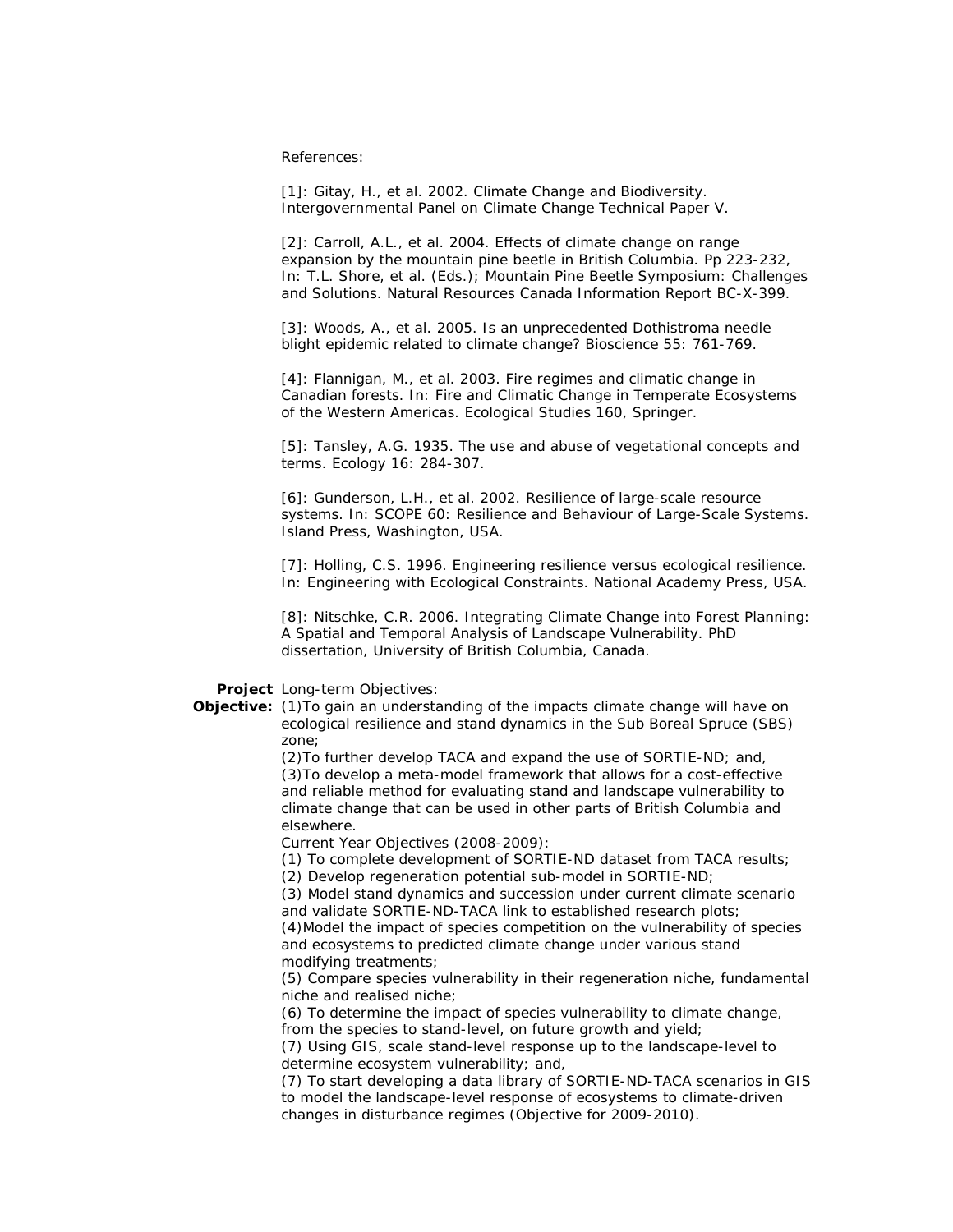**Experimental** We will use meta-modelling to investigate the potential impact climate **Design and** change will have on forest ecosystems. Meta-modelling incorporates the **Methods:**  strengths of many smaller models into a framework where the outputs of one model become the inputs of another (Luxmoore et al. 2002). A metamodelling approach is a recommended methodology for assessing community change in response to climatic change and disturbances (Beissinger & Westphal 1998). A meta-model methodology will be used in conjunction with assessments of current and future vulnerabilities to climate change. Vulnerability assessments are recommended as the best method for assessing potential climate change impacts (IPCC 1998; Lemmen & Warren 2004).

> A conceptual meta-model framework is presented in Figure 1. The proposed framework will be developed and used to assess the vulnerability of the study area to climate change. The meta-model framework allow for the assessment of climate change vulnerability at both the stand- and landscape-level.

> The driving models that will assess climate change vulnerability are TACA and SORTIE-ND. TACA is an individual tree response model that was developed for evaluating the vulnerability of tree species to climatic change within a species fundamental-regeneration niche (Nitschke 2006; Nitschke & Innes in press). The TACA model uses the predicted changes in growing degree days, chilling weeks, bud burst date, frost damage, and a change in water balance (drought stress) on/ across sites to predict tree and ecosystem response. To model stand-level dynamics, we will use the spatial-explicit individual tree growth model SORTIE-ND (www.sortiend.org) (Pacala et al. 1996), which over the past 10 years has been significantly developed (e.g. Coates et al. 2004), parameterized (e.g. Wright et al. 1998, Kobe and Coates, Canham et al. 2004, Astrup & Coates in reveiw), and validated (Astrup 2006) as a growth model for northern BC. In SORTIE-ND, individual tree growth and mortality is dependent on competition for both light availability and below-ground resources (represented through a distance-dependent competition index). Our ongoing research, FIA-FSP project Y07-1254, investigates how competition changes across a nutrient and moisture gradient. The integration of this information into SORTIE-ND makes it possible to model changes in competition under climate change scenarios based on actual data rather than assumptions as is generally the case. TACA predicts changes in: (1) regeneration dynamics and (2) site conditions. The changes in regeneration dynamics will be used to drive the regeneration sub-model of SORTIE-ND under climate change. The changes in site conditions will be used as input into SORTIE-ND and will results in changed growth rates and competitive interactions.

> To model natural disturbances three models will be used. Two existing models will be used and one will be developed. To model fire, the firespread model Prometheus (CWFGM Steering Committee 2003) will be used; for bark beetles, the Canadian Forest Service Mountain Pine Beetle Risk Rating System (CFS MPB RRS) (Shore & Safranyik 1992) will be utilised. The third model will be a Dothistroma Risk Rating System that will be developed as part of this study. The measured variables will include the change in area at risk to all disturbances and for fires the change in mean fire size, maximum fire size and fire frequency. The results of all analysed variables will be statistically analysed and where changes are detected climatic thresholds will be identified.